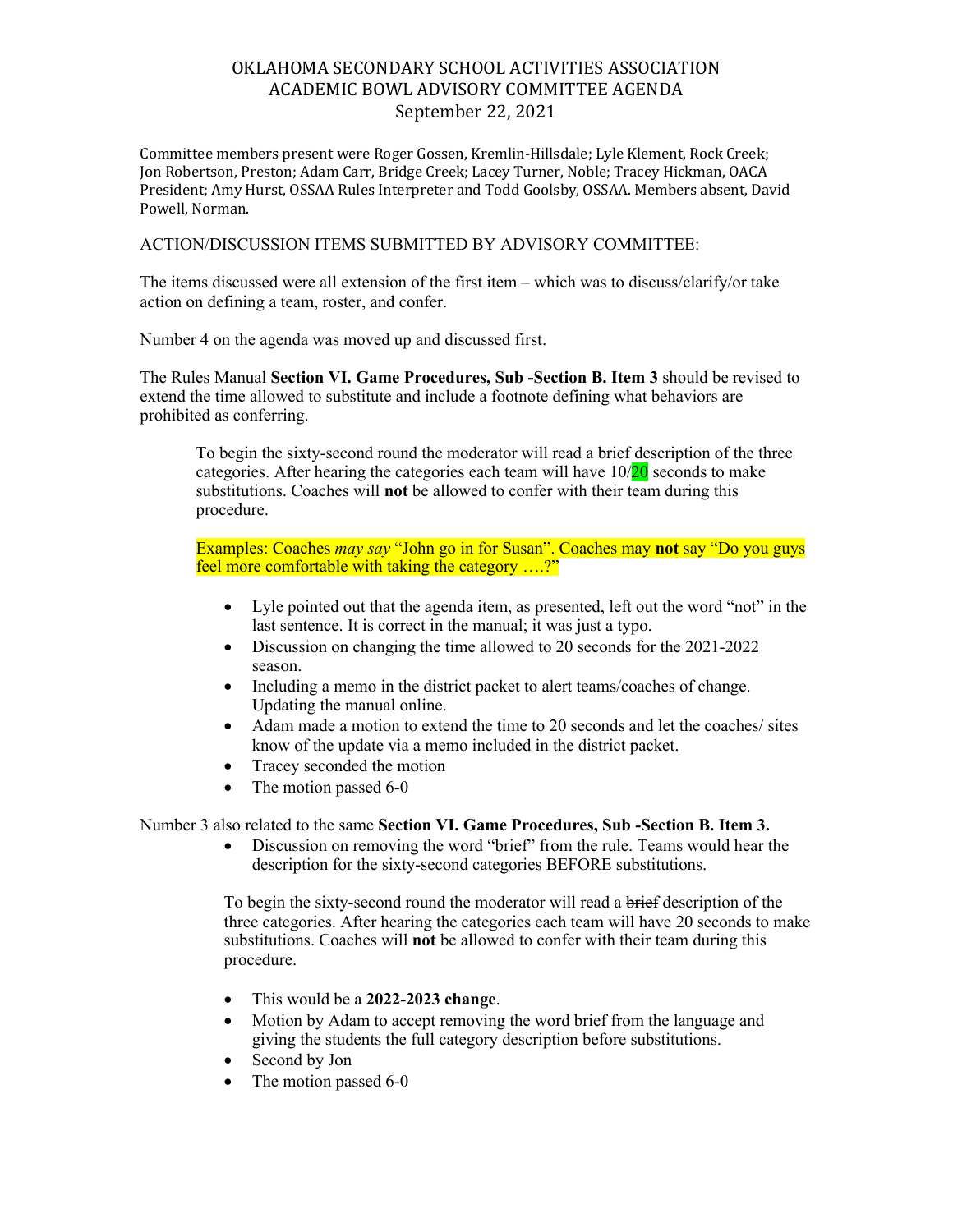## OKLAHOMA SECONDARY SCHOOL ACTIVITIES ASSOCIATION ACADEMIC BOWL ADVISORY COMMITTEE AGENDA September 22, 2021

In the interest of finishing changes to **Section VI. Game Procedures, Sub -Section B. Item 3.**

- Discussed adding in an example for this item for what to do/ not to do when substituting players. Coaches continue to ask for clarification on "not allowed to confer."
- This would look like/ be consistent with the example given in Section VI. Game Procedures, Sub-Section A. Item 9 for recognizing a student.
- Lacey suggested could even just use the transcript from the provided rules video to help craft the example.
- An example does not change the rule, so it could be added for the 2021-2022 season.

\* Roger Gossen had to leave the meeting for another appointment.

- Tracey made a motion to give an example, to look like Section VI. Game Procedures, Sub-Section A. Item 9, for substitutions.
- Lacey seconded the motion.
- The motion passed 5-0

## NEW WORDING FOR **Section VI. Game Procedures, Sub -Section B. Item 3.**

To begin the sixty-second round the moderator will read a description of the three categories. After hearing the categories each team will have 20 seconds to make substitutions. Coaches will **not** be allowed to confer with their team during this procedure.

## **Examples: Coaches** *may say* **"John go in for Susan". Coaches may not say "Tell the captain to take category x."**

Item 2 on the agenda asked that the definition of "Team" in **Section II, Definition of terms Item I** be changed.

- Adam conveyed that by  $>70\%$  vote at the coaches meeting, it was determined that there should be a *limit* put on the size of a team's active roster.
- This led to a discussion on what defines a team and are the scorekeeper/timekeeper part of the active roster.
- This would be a major change that would **not** be implemented until 2022-2023.
- Discussion on if there is any need to include the terms scorekeeper/timekeeper in the team definition because they have their own separate definitions later in the section. This later definitions states that the role can be filled by non-students.
- Lacey pointed out that there were inconsistencies between **Section II, Definition of terms Item I** and **Section VI. Game Procedures, Sub -Section B. Item 3.**
- The underlined verbiage is to simply reconcile the two parts of the rules manual. No action is necessary.
- The following was recommended.

Definition of **Team** – A team is made up of one captain and three team members. A team consists of no more than four active players and must have a minimum of three active players to begin the game. The team roster is limited to 16 players that may earn points. The team is not required to use the same players for every game. Team members may be substituted at the end of the  $1<sup>st</sup>$ quarter,  $2<sup>nd</sup>$  quarter,  $3<sup>rd</sup>$  quarter and prior to a sudden-death situation.